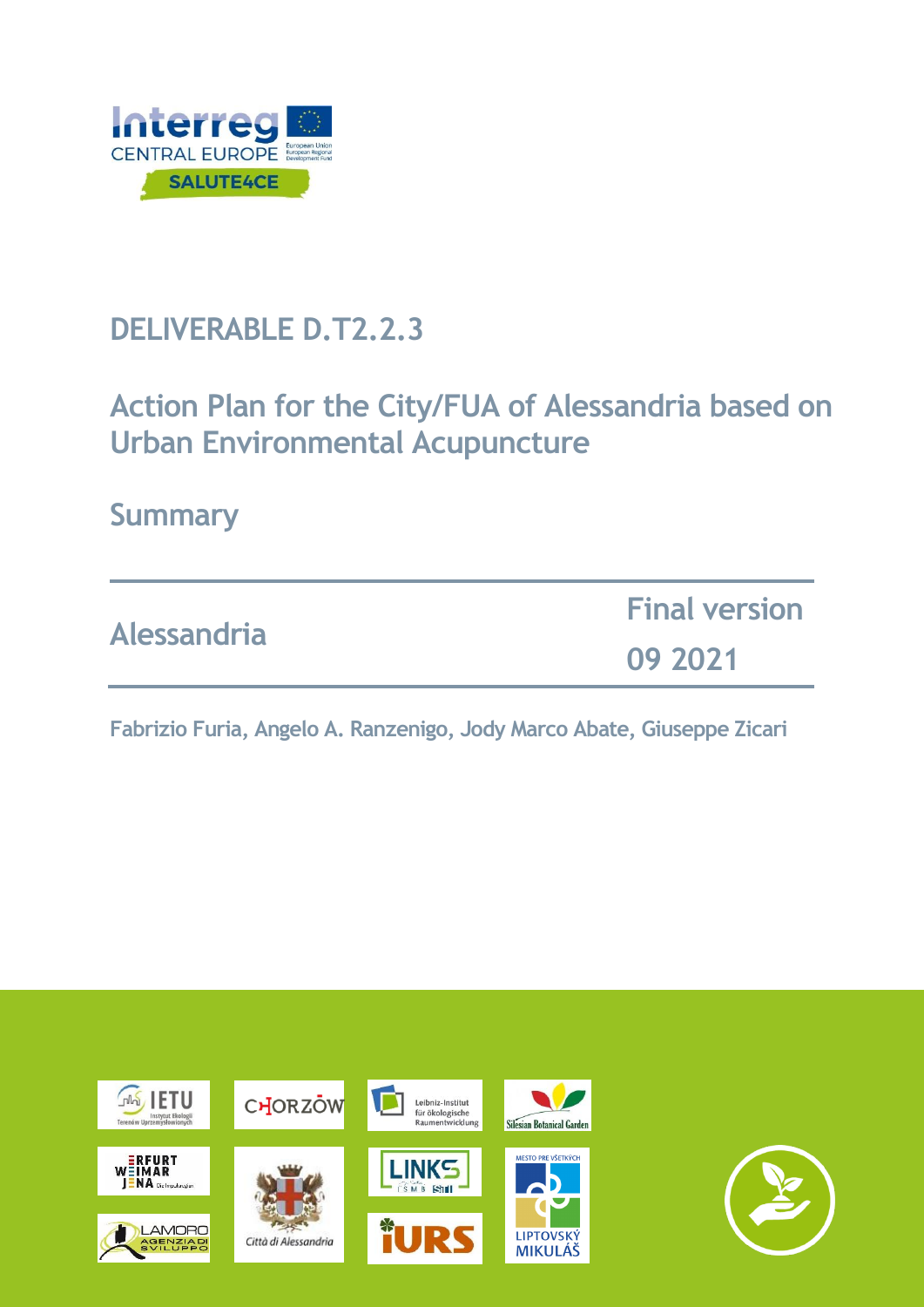



## **Table of Contents**

| 1.1 CONCEPT OF THE ACTION PLAN IN THE CONTEXT OF SALUTE4CE PROJECT2 |  |
|---------------------------------------------------------------------|--|
|                                                                     |  |
|                                                                     |  |
|                                                                     |  |
|                                                                     |  |
|                                                                     |  |
|                                                                     |  |
|                                                                     |  |
|                                                                     |  |
|                                                                     |  |
|                                                                     |  |
|                                                                     |  |
|                                                                     |  |
|                                                                     |  |
|                                                                     |  |
|                                                                     |  |
|                                                                     |  |
|                                                                     |  |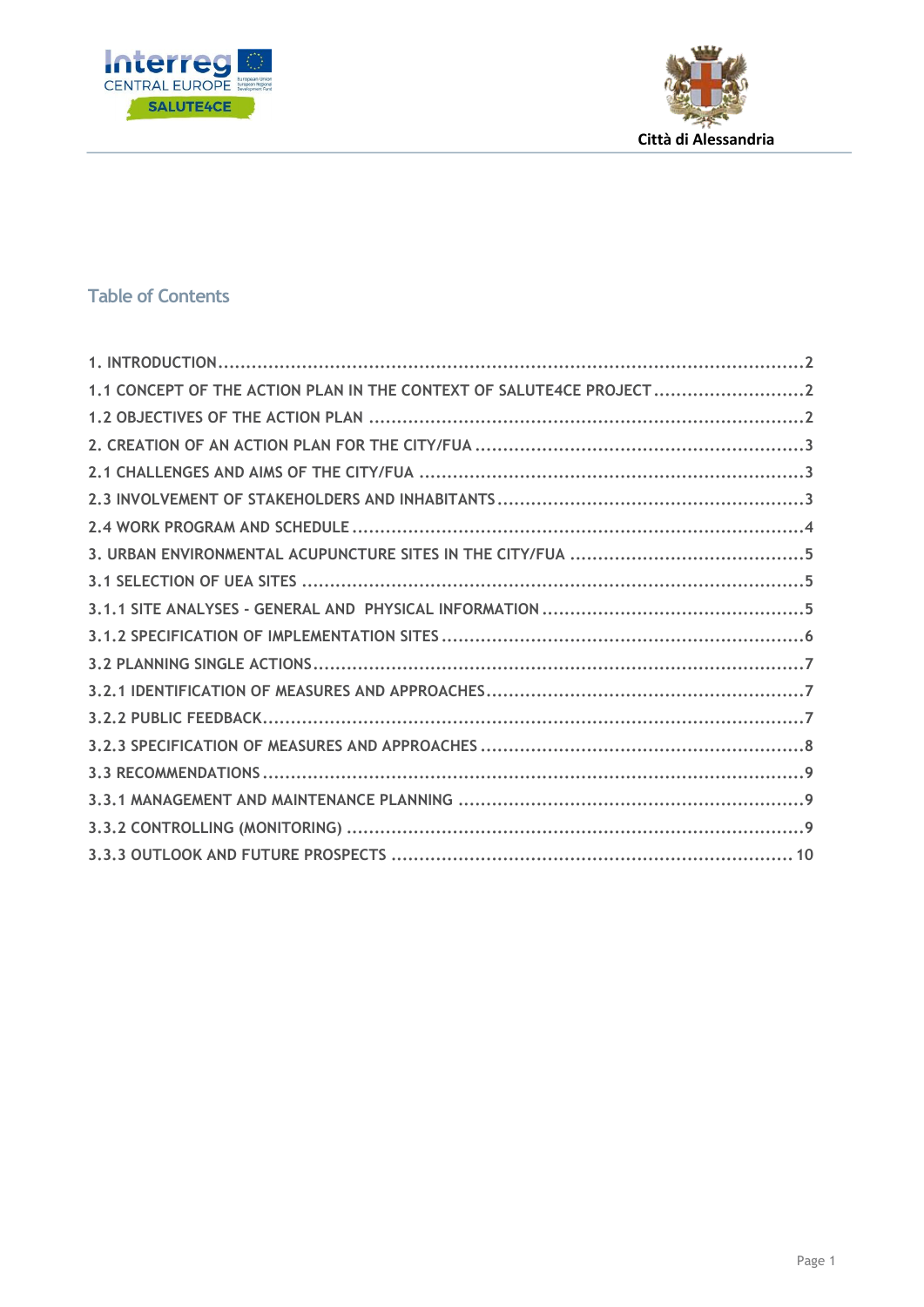



## <span id="page-2-0"></span>**1. Introduction**

Action planning based on the Urban Environmental Acupuncture (UEA) is an environmental and urban planning practice that uses the metaphor of acupuncture, a practice of traditional Chinese medicine, to designate the local character of interventions. UEA is based on the assumption that the effects of a small intervention, such as planting trees on an area of a few thousand hectares, can have great resonance. This theory opens the door to unconditional creativity and freedom. Every citizen has the opportunity to take part in the creative process, enhancing urban spaces for multiple ecological purposes. In a broader context, a site where an urban acupuncture project has been implemented can be considered as a place that brings citizens closer to nature. These small interventions in the urban context bring well-being to the community, promoting a process of revitalisation of the area, as well as improving ecological aspects.

Action planning on small urban acupuncture projects can be used to recover or revitalise marginal areas. In this way, the urban fabric is regenerated by involving the community to respond to a deficit of public space, and in particular, green space. Green spaces, trees and urban gardens become necessary factors for increasing urban resilience to current environmental challenges (climate change, reduction of biodiversity) and their use determines policies other than traditional urban planning and architecture.

## <span id="page-2-1"></span>**1.1 Concept of the Action Plan in the context of SALUTE4CE project**

The SALUTE4CE project is integrated in a general vision of improvement of public green areas and foresees the application of a methodology defined here as an Action Plan.

The most important parts of an Action Plan, in summary, are the following:

- General (municipal) project to improve public green spaces, biodiversity and to increase resilience to climate change.
- The SALUTE4CE project in the general strategies for the improvement of public green spaces.
- Establish objectives.
- Establish a programme to achieve the objectives.
- Identify resources to achieve the objectives.
- Schedule deadlines and indicators.
- Apply the established programme.

The local action plan is based on the "Transnational Concept of Action Plans for urban environmental acupuncture" (D.T2.1.1).

#### <span id="page-2-2"></span>**1.2 Objectives of the Action Plan**

The Municipality of Alessandria has been planning for some time to adopt an urban green strategy that sets criteria and guidelines for the promotion of urban and peri-urban forests that are consistent with the environmental, historical-cultural and landscape characteristics of the places.

Policies should be based on three essential elements: increasing green infrastructure, reducing asphalt surfaces and adopting urban forests as a structural and functional reference of urban green. The urban forest includes all aspects of urban greenery such as forest patches, tree-lined avenues, large parks, urban gardens, historic villas, neighbourhood greenery, and architectural greenery including vertical forests and green roofs.

The involvement of stakeholders and necessarily multidisciplinary skills is essential to develop suitable public policies for the implementation of plans and projects based on ecosystem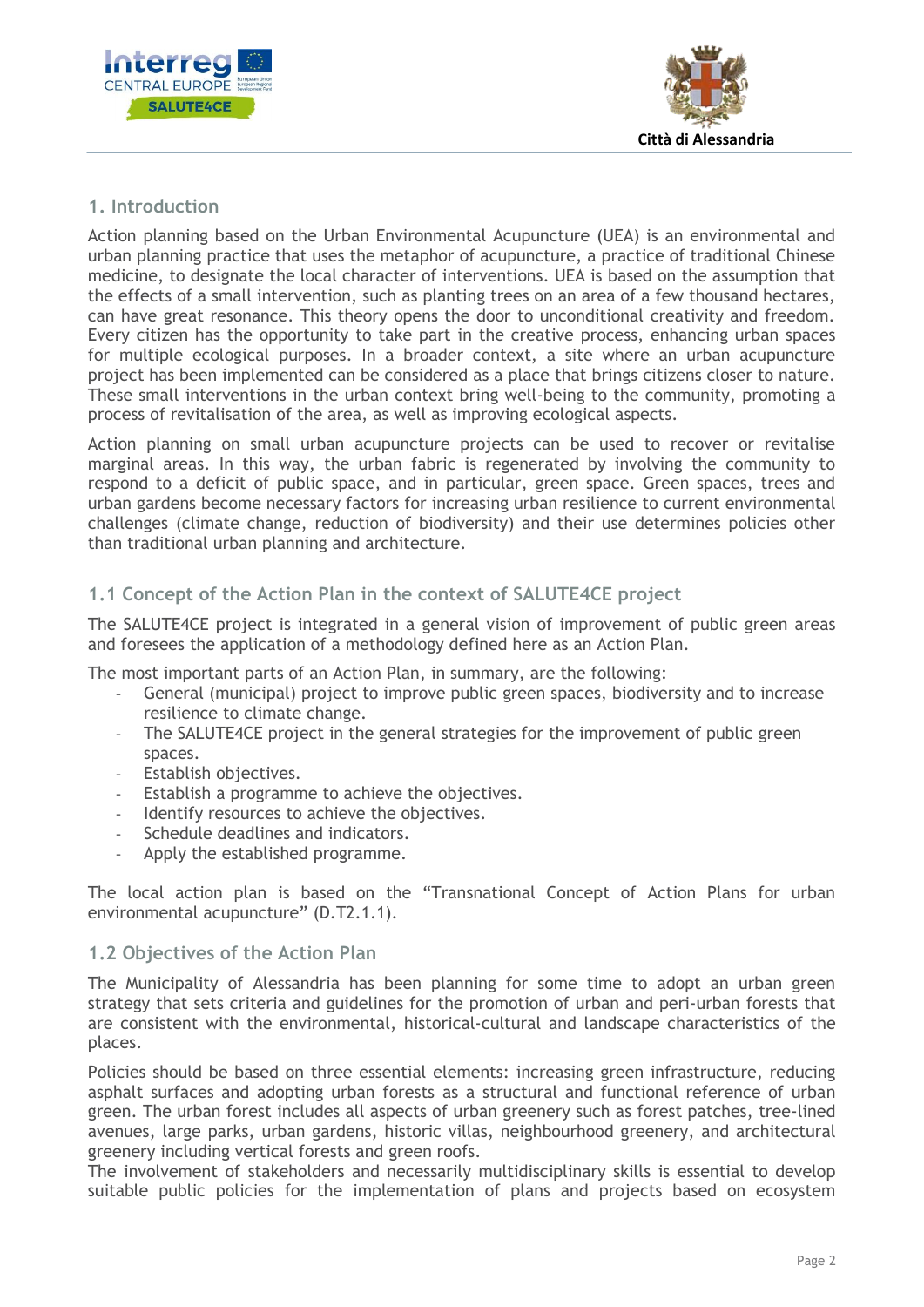



services and green infrastructure networks, defined to achieve precise social, environmental, financial and employment objectives.

The action planning on green areas is therefore an important element in the regeneration of the urban environment. Urban greenery is a vehicle for well-being thanks to the eco-systemic services provided by nature, such as landscape improvement and social, recreational and functional contributions.

### <span id="page-3-0"></span>**2. Creation of an Action Plan for the City/FUA**

#### <span id="page-3-1"></span>**2.1 Challenges and aims of the City/FUA**

The main objective of the Action Plan is the protection and development of urban natural resources through the integrated environmental management of green infrastructure by planting native and climate-resistant vegetation in functional urban areas lacking large green spaces: the Action Plan improves the capacity of the public sector and related entities in the management of green and blue infrastructure in FUAs (Functional Urban Areas) by using small green spots that are unattractive for other purposes or are currently unused.

The principles of urban environmental acupuncture are applied in three urban areas in the Municipality of Alessandria, defined as functional urban areas, suitable for this purpose (a total area of about 5,000 m2).

Four different projects called "The urban orchard", "The refuge forest", "The city's green lung" and "The greenery in the city centre" have been implemented. These green areas were designed to make advantageous use of the functional characteristics of trees: protection from chemical, visual and noise pollution, thermoregulating capacity and support for the wildlife in the city, encouraging opportunities for socialising, scientific dissemination and educational activities. A fourth project envisages the redevelopment of small planters in the city centre of Alessandria to house native shrubs and Mediterranean shrubs. Different types of plants has been used in order to compare their ability to resist the effects of climate change and urbanisation.

The interventions stem from the desire to shift the focus of public greenery from "ornamental greenery", which is not fundamental, to "functional greenery", with the aim of regenerating four degraded places through ecological-functional, socio-cultural, economic, urban planning and aesthetic-perceptive criteria.

#### <span id="page-3-2"></span>**2.3 Involvement of stakeholders and inhabitants**

Stakeholder engagement, a tool for listening, dialogue and involvement with which administrators deal with their interlocutors in a logic of mutual collaboration and responsibility, is of fundamental importance. Participation of citizens and stakeholders is commonly understood as the practice of involving them in the public policy-making process. Stakeholder involvement also has an instrumental value, as it enhances transparency and the knowledge base on which policy-making is based, and reduces implementation costs. Involving citizens, in a context of transparency, can be seen as an enrichment of representative democracy and can, in some cases, avoid controversy and mistrust and dissatisfaction among citizens.

In the context of the Alessandria action plan, the stakeholder engagement was implemented through:

- Public communication: public policy makers transmit information to stakeholders. The information flow is one-way: stakeholders are not actively involved, no input from them is expected or required.
- Public consultation: policy-makers receive information from stakeholders as part of a process initiated by them. The contributions collected are perceived as representative of social views on the issue.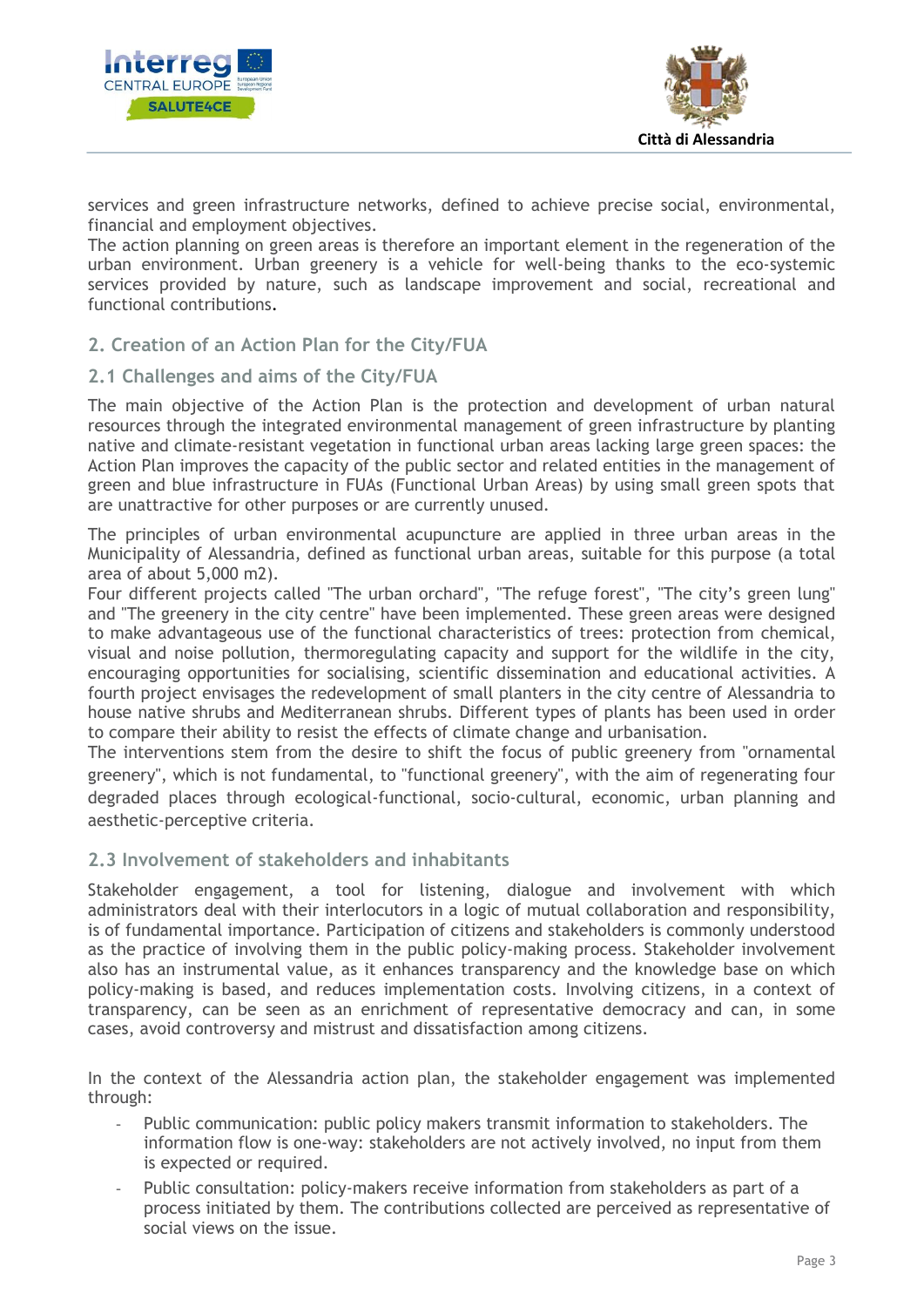



Public participation: citizens, stakeholders and policy-makers exchange information.

In the case of the SALUTE4CE project, all three strategies were used. The mechanisms used were different at different stages of the cycle itself, i.e:

- 1. in the programming phase;
- 2. in the elaboration, drafting and approval phase;
- 3. in the implementation and monitoring phase.
- <span id="page-4-0"></span>**2.4 Work program and schedule**

#### PRELIMINARY PREPARATORY PHASE

Programming the types of interventions to be implemented in the Municipality of Alessandria C2.1 The working group

C2.2 A vision on the choice of urban functional areas

C2.3 The selection of functional areas for the implementation of urban green acupuncture in the city of Alessandria

C2.4 Criteria for choosing urban functional areas where to install new green infrastructures

C2.5 Designing intervention plans according to the principles of urban green acupuncture

C2.5.1 Criteria for choosing plant species

#### ANALYTICAL PHASE: GATHERING INFORMATION

C2.6 General information on the city of Alessandria

C2.7 Soil consumption in Piedmont

C2.8 The state of health of water in Piedmont

C2.9 Animal husbandry and the protection of water resources in Piedmont

C2.10 Bees: indicators of the state of health of the agricultural environment in Piedmont

C2.11 SALUTE4CE: urban green acupuncture and functional areas in Alessandria shared with citizenship

C2.12 SALUTE4CE: The selection of functional urban green areas shared with stakeholders

C2.13 The four actions for functional urban areas in Alessandria

#### DEVELOPMENT PHASE: SELECTION AND PLANNING OF ACTIONS

C2.14 Climatic conditions

C2.15 Soil analysis

C2.16 The spontaneous vegetation of the Alessandria territory

C2.17 Urban acupuncture interventions in functional green areas in Alessandria

C2.17.1 PROJECT NO. 1. The urban orchard

C2.17.2 PROJECT NO. 2. The refuge forest

C2.17.3 PROJECT NO. 3. The city's green lung

C2.17.4 PROJECT NO. 4. Greenery in the city centre

C2.17.5 Equipment and instruments supporting the SALUTE4CE project

#### IMPLEMENTATION PHASE

C3.1 The final project of the interventions

C3.2 The FUA Maintenance Plan

C3.3 The Benefits Monitoring Plan

C3.4 Analysis of the Operational Phase

C3.5 Publicity Strategies and Actions

C3.6 Projects supporting SALUTE4CE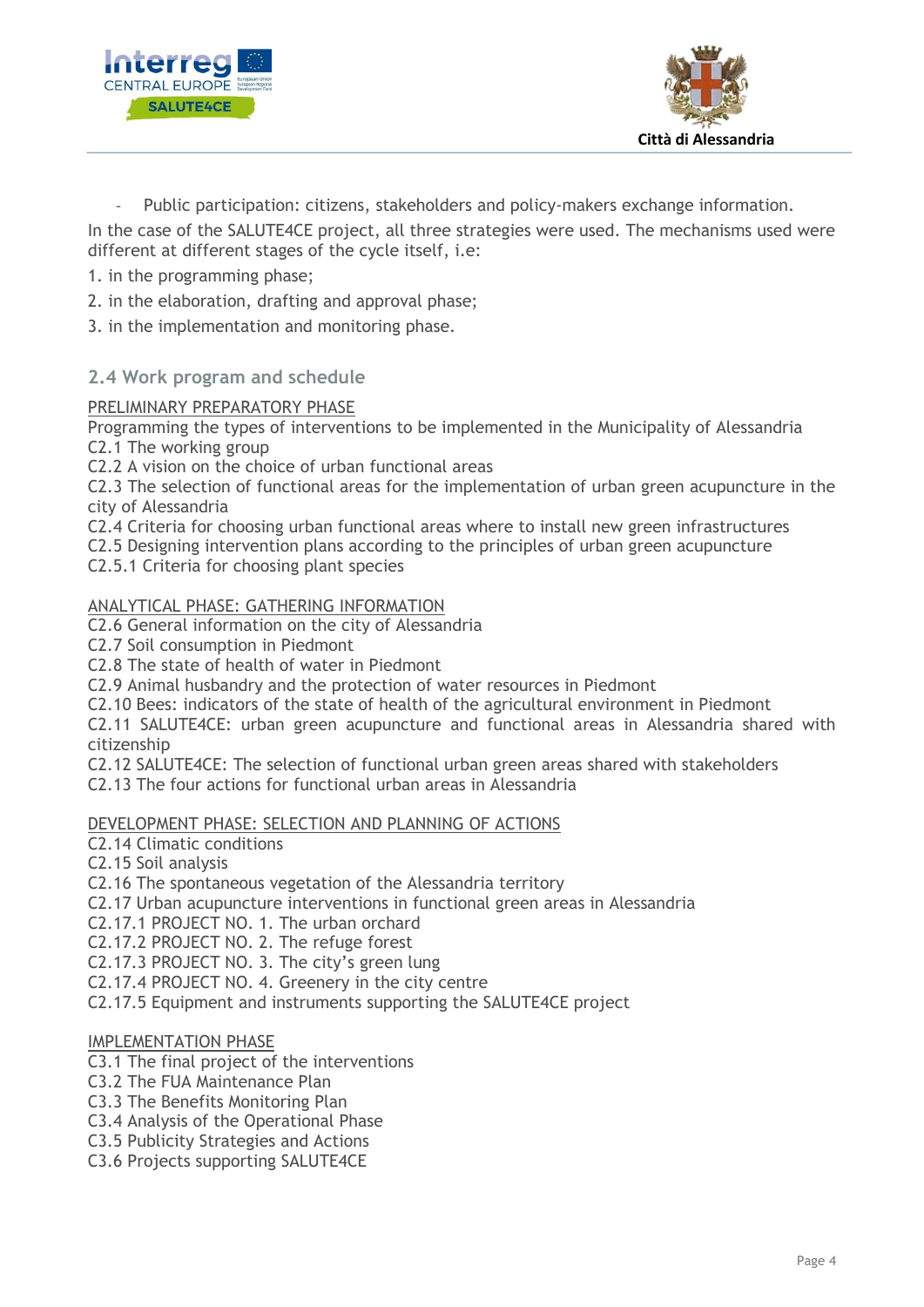



## <span id="page-5-0"></span>**3. Urban Environmental Acupuncture sites in the City/FUA**

#### <span id="page-5-1"></span>**3.1 Selection of UEA sites**

In order to carry out the project, as foreseen in the action plan, a preliminary phase of identification of the criteria for choosing potential sites for the urban green acupuncture process was carried out, which included two important phases

- the application of a decision analysis system based on the selection of different criteria in order to explore alternative options;
- the next stage of the decision-making process through the use of selection criteria with a scoring mechanism aimed at selecting the four functional areas where the four different urban acupuncture projects would be implemented. To make this selection, the principle of multi-criteria decision analysis (MCDA) was applied.

The selection of the sites was carried out by implementing the following procedure:

- Checking the availability by the municipal administration of land potentially useful for the project: small abandoned and degraded areas.
- Consultation of cadastral information and the intended use of the areas.
- Planning of inspections.
- Implementation of site visits.

Identification of sites and production of documentation on the identified areas. Subsequently, this information was shared with citizens in dedicated public meetings.

The review led to the selection of the following sites:

- 1. Viale Teresa Michel
- 2. Via Milite Ignoto
- 3.1 Via Cavalli
- 3.2 Via Fausto Coppi
- 4. Via Croce/Via Pasino School Morando
- 5. Via Galvani ang. Via De Gasperi School Villaggio Europa
- 6. Lungo Tanaro Magenta –Parco Italia
- 7. Via Cavour Giardini Pittaluga
- 8. Via Raschio
- 9. Via D'Angennes Zona School Campi
- 10. Via Aldo Moro/Via Casalbagliano
- 11. Via Don Bosco

The selection criteria identified by the working group were used for the preliminary selection of 11 sites from which to choose, with the collaboration of citizens, four areas where to implement the urban green acupuncture plan of the SALUTE4CE project. A checklist was thus designed and a score was given for each of the parameters.

Each project was designed for its subsequent didactic/scientific usability in the environmental field and for its cost-effective reproducibility.

The Municipality of Alessandria then proceeded to define the four actions to be applied on the FUAs (Functional Urban Areas). Four action plans were designed: "The Urban Orchard", "The Refuge Forest ", "City's Green Lung" and " Greenery in City Centre ".

#### <span id="page-5-2"></span>**3.1.1 Site analyses - General and Physical information**

The pilot action in Alessandria is structured in four different actions called "The urban orchard", "The refuge forest", "City's green lung" and "Greenery in the city centre":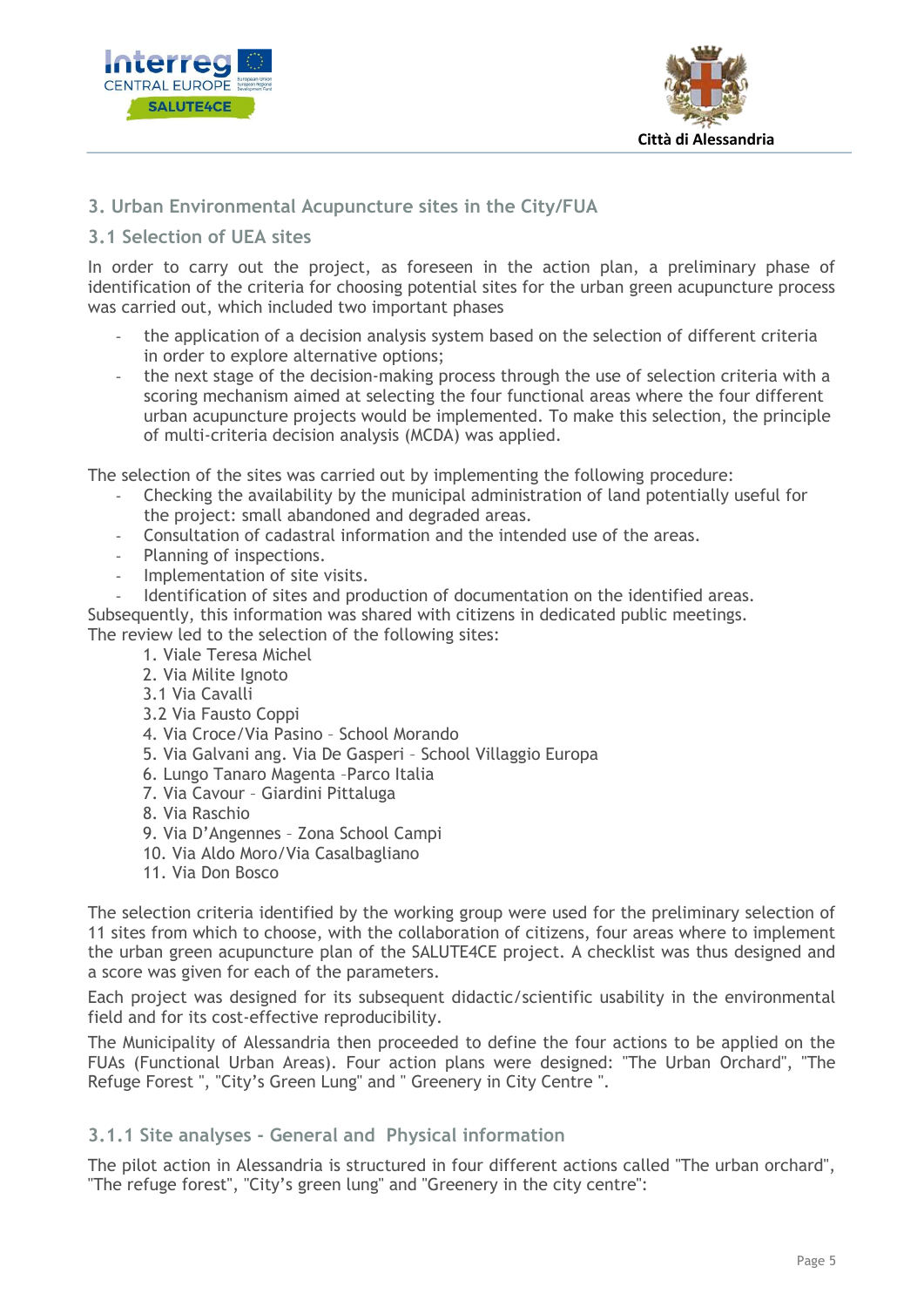



1. The urban orchard: via De Gasperi - via Galvani, coordinates 44°54I02.6II N - 8°37I20.5II E. The area is a portion of approximately 1.600 m2 of flat grassy plot, rectangular in shape, located on the corner of the intersection between via De Gasperi and via Galvani, in the Europa district. On the west side of the area is the Villaggio Europa primary school. The area has long been uncultivated and unequipped. The soil was clayey with a high water retention capacity. The aim of the project is to plant fruit trees and sowing wildflower mixtures for the benefit of pollinating insects.

2. The refuge forest: via Benedetto Croce, coordinates 44°55I03.6IIN - 8°37I42.5IIE.

This urban functional area is a not perfectly flat grassy plot, of irregular shape, which extends for about 1.225 m2. This area is separated by a large concrete strip which is in front of the Morando Primary Institute. The soil is clayey with a high water retention capacity. The aim of the project is to plant trees and berry bushes, which will be able to support wild birdlife.

3. City's green lung: via Teresa Michel, coordinates 44°55I17.2IIN - 8°37I42.8IIE.

This urban functional area is a rectangular grassy plot, flat in the centre and with depressions at the edges, of approximately 2.000 m2. The soil is clayey with a high water retention capacity. The area is bounded to the south by a tree-lined pedestrian and cycle path, and to the north by the extension of the Urban Cemetery of Alessandria.

The aim of the project is to plant tall, native trees with thermoregulatory and air-purifying functions. It is also envisaged that suitable equipment will be installed.

#### 4. Greenery in the city centre: coordinates 44°54I48.2IIN - 8°36I58.1IIE

The area of interest is widespread as the project involves the redevelopment of dozens of flower boxes in all the main streets of the centre of Alessandria. The historical centre is in fact characterised by a very low density of vegetation, due to the almost total lack of green areas. The project envisages the redevelopment of small planters in the city centre of Alessandria to house native shrubs and Mediterranean shrubs. Different types of plants have been used in order to compare their ability to resist the effects of climate change and urbanisation.

The pilot action is included in the project's Investment I3 with a total cost of  $\epsilon$  109.800,00.

#### <span id="page-6-0"></span>**3.1.2 Specification of implementation sites**

The elements of the four functional interventions are summarised below, including the rehabilitation of three green areas and the upgrading of small planters that will host native and Mediterranean shrubs.

Different types of plants were used in order to compare their ability to resist the effects of climate change and urbanisation.

The types of intervention envisaged in the preliminary design phase were therefore confirmed:

- the planting of trees, shrubs and flowers with rustic characteristics and adapted to the local pedoclimatic conditions;
- the regeneration of lawns with the creation of lawn areas with spontaneous essences (wildflowers), chosen from seed mixtures compared through experimental plots at Municipal Botanical Garden;
- the supply and planting of plants and shrubs, chosen with priority from those proposed by the project partnership;
- the pruning of shrubs, hedges, ground cover;
- the supply of agricultural materials, such as manure, certified agricultural soil, fertilisers and seeds;
- the carrying out of mechanical weeding, with pelargonic acid or pyro-diserbos;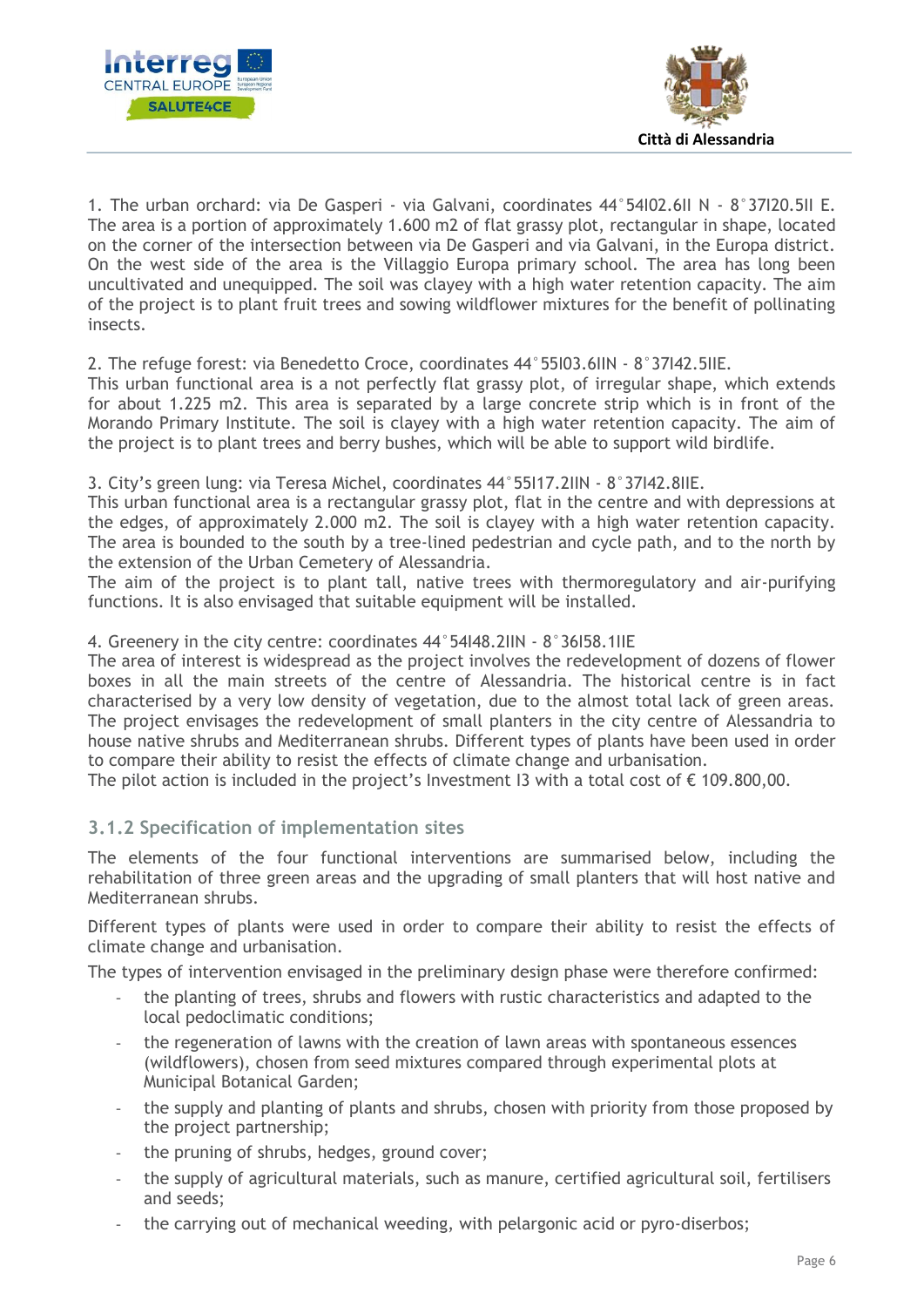



- the upgrading of flower boxes in the urban centre;
- the involvement of citizens, administrators and other stakeholders such as the members of the Associazione Natura e Ragazzi.

## <span id="page-7-0"></span>**3.2 Planning single actions**

Through the phase of sharing with the stakeholders both the choice of the sites on which the interventions were implemented and the purposes of the equipped green areas, the working group duly translated the desires and hypotheses into a final project that was subsequently approved by the City Council, together with the administrative acts necessary to prepare the public tender:

- Special tender specifications
- Estimated metric calculation
- Chronoprogramme
- Price list
- Economic expenditure framework
- Table of labour costs
- Technical and environmental report
- Technical illustrative report
- Project tables

The projects, approved by the Municipal Council of the City of Alessandria, started on 19/04/2021. Three of them were carried out by entrusting a specialised company in the sector, while for the fourth, in accordance with the aim of directly involving stakeholders, it was decided to proceed through an operation carried out by the staff of the Botanic Garden with the collaboration of citizenship.

The approved and entrusted project, following the provisions of the regulations in force, detailed through various documents the operations and the characteristics of the works, including the intervention times which were fully respected.

#### <span id="page-7-1"></span>**3.2.1 Identification of measures and approaches**

There is no reasonable doubt that the impact of the four pilot actions on mitigating the effects of climate change, given the small surface areas on which they intervene and the need to keep investments and subsequent maintenance operations to a minimum, is small, but their value in arousing and promoting a new approach to urban green areas is just as indisputable, with the hoped-for desire to see all of us mature in our civic sense through our way of experiencing the environment.

It is also for these reasons that the working group has always supported the need to implement the functions of the green areas, for example by creating clear and easy-to-read signs, an informative and popular value of the same, or by inserting within them some "life path" tools that add motivation and meaning to our outdoor living.

Moreover, in order to give the project future meaning, the working staff, in agreement with the stakeholders, considered it important to earmark part of the funding for the purchase of scientific instruments suitable for monitoring plant physiological parameters and environmental data, thus creating the conditions for updating meetings and discussions over time.

#### <span id="page-7-2"></span>**3.2.2 Public feedback**

The rehabilitation of degraded or abandoned urban green spaces through the use of urban acupuncture techniques is fundamentally based on two important pillars.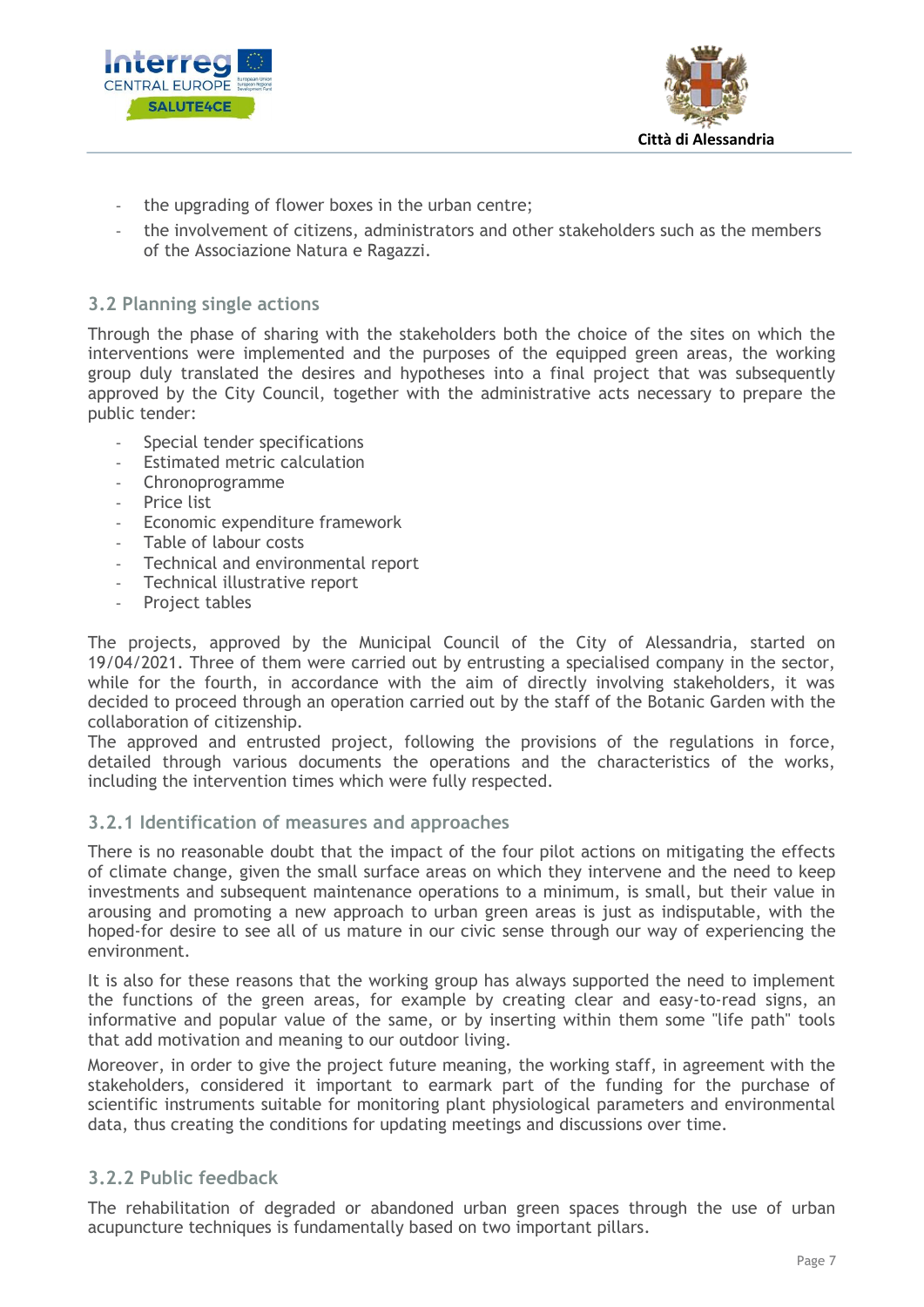



On the one hand, interventions aimed at mitigating the effects of climate change are intended to be as effective as possible, seeking the most advantageous compromise between reducing investment/maintenance costs and minimising environmental impact during their implementation.

The second aspect, continually emphasised and strongly promoted by the project, is the involvement of stakeholders in all phases of the work, from the conception and design of the areas through to their subsequent implementation and maintenance.

Already in the case of traditional interventions, experience has shown that the simple publicising of the works carried out, through inaugurations and articles in the media, apart from generating initial enthusiasm in the citizens, has hardly been able to create sufficient levels of affection for the places to improve their approach to them.

The question the working group had to answer was: what is it that leads people to a protective and constructive attitude?

Unquestionably, what each of us protects is what becomes precious to each of us: whether it is a principle, an affection or a place, when these cease to exist only outside of us, then they become an integral part of our being, the clear colours of our lives.

But the environment, by definition and by law, belongs to everyone.

It is by making this definition our own that the working group decided to devote a great deal of energy to involving citizens, with diversified actions: by taking part in the Environment and Urban Green Commissions, we urged city politicians to take a stand on the effects of climate change; by presenting the project in specialist courses aimed at architects and agronomists, we tried to suggest new methods of landscape design and management.

And while the project ideas were taking shape during the meetings with the citizens, several schoolchildren were accompanied to the construction site to choose the positioning of the trees and bushes: it will be the citizens of tomorrow who will protect today's investments. A number of high school students spontaneously created educational and informative posters in the green areas, full of information on the environment but above all of participation. The local newspapers and television stations were not neglected, whose reports reached many people, telling them about the areas and telling them about the people.

The public was repeatedly offered the opportunity to participate in conferences and lectures on the project theme, which was complemented and enhanced by other projects proposed by local associations.

Proposals (already underway) for cooperation in maintenance operations have arisen spontaneously both from private companies and from groups of parents who have formed committees and who have managed to implement the spaces.

The image of the Botanical Garden of Alessandria has been linked to the Salute4CE areas: the experts from the Service have taken part in various initiatives to promote and describe the experience. In conclusion, a joint action with the technicians of the municipal administration was proposed to the citizens. It is through this synergy that we now believe we can change the initial paradigm: the environment belongs to no one, the environment belongs to everyone!

## <span id="page-8-0"></span>**3.2.3 Specification of measures and approaches**

The decision to plan, design, build and maintain green infrastructures according to "sustainable management" criteria must be shared with local communities, in order to give them an overall vision of the objectives set and how to achieve them.

For public administrations, a crucial issue in the management of relations with citizens is external communication, which must be simple, correct and constantly updated, in order to avoid problems linked to citizen dissent and to make them participate in the management of public assets. The promotion of public green policies can stimulate the development of good practices by citizens and achieve an improvement in the management of private green areas as well.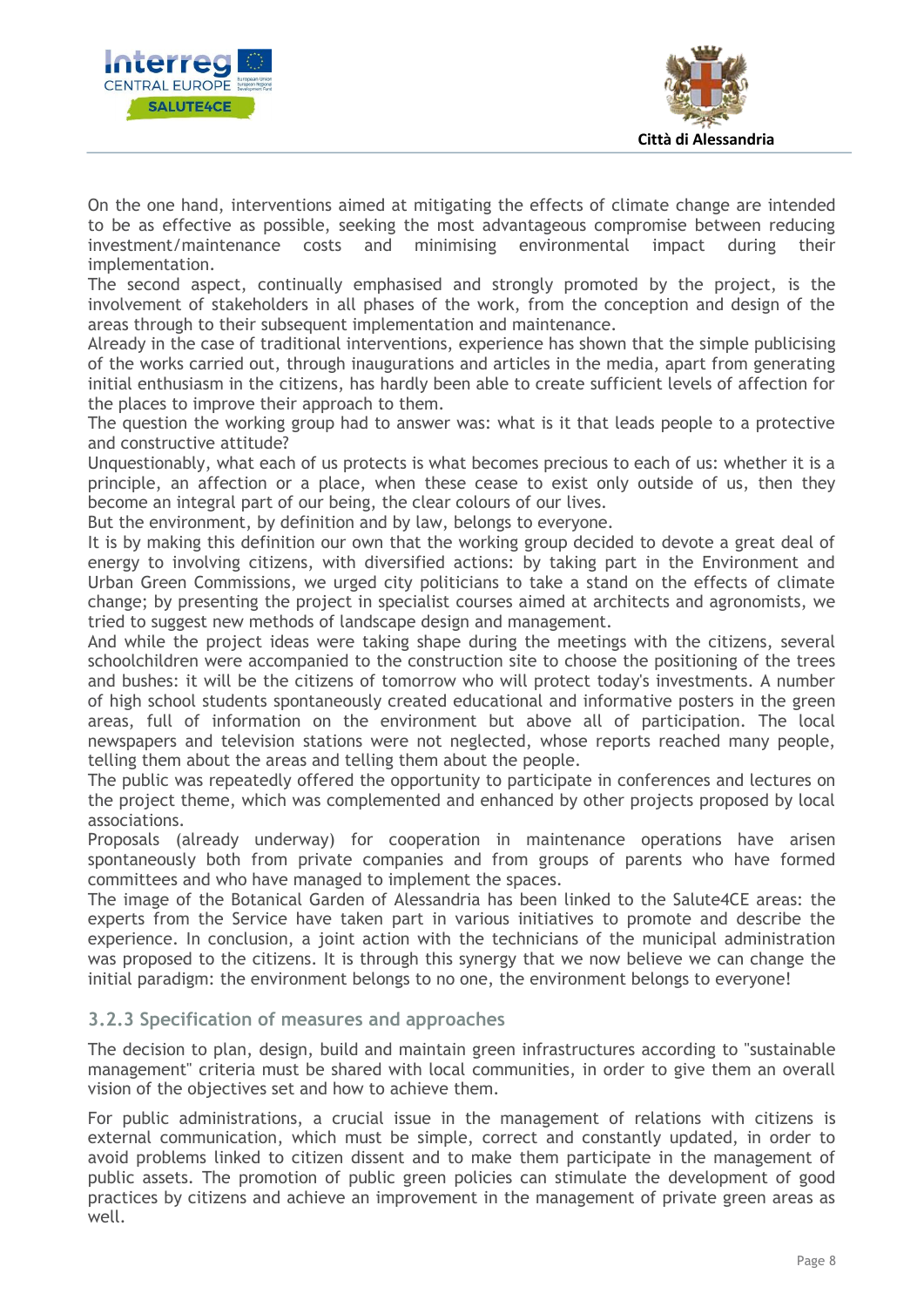



The SALUTE4CE project is integrated in the activities of promotion of public green areas, citizens' involvement and environmental dissemination carried out by the Municipality of Alessandria, the Botanical Garden and environmental associations such as RNA (Associazione Natura e Ragazzi).

Some institutional activities are now effectively integrated and connected with the SALUTE4CE project:

- Educational workshops and environmental dissemination at the Botanical Garden of Alessandria
- Public participation in the management of green spaces
- Micro-projects by organised citizens.

#### <span id="page-9-0"></span>**3.3 Recommendations**

#### <span id="page-9-1"></span>**3.3.1 Management and maintenance planning**

The management of green areas is complex and requires specific planning and management tools in order to give substance to enhancement and protection policies. For this purpose, three sector instruments for the management of urban green areas have been identified: census, regulation, plan.

To these, traditionally considered, must be added, if possible every year, the "Monitoring and management plan for green areas", as a decision-making support to the municipal administration,

The green plan, established by municipal resolution, is a voluntary tool designed to create the green system in the urban environment and provides a medium to long-term strategic approach.

To this end, the working group has drawn up a maintenance plan, a document that identifies and quantifies the interventions in a precise manner and thus allows monitoring of maintenance operations.

As a general rule, the provisions of the "Municipal green areas regulations of the municipality of alessandria" approved by resolution no. 64 of 26 April 2017 apply.

The interventions for the creation of green areas designed according to the principles of urban acupuncture include the planting of trees and bushes, the sowing of small areas of wild flowers, the regeneration of grass carpets, the placement of wooden benches, exercise equipment and information boards, as well as the regeneration of at least 100 planters in the city centre area.

For each of these contributions, the minimum number of maintenance operations and their timing, including the quality details required during implementation, were stipulated.

## <span id="page-9-2"></span>**3.3.2 Controlling (Monitoring)**

1) Thermoregulation effect: the contribution of the tree vegetation present in the SALUTE4CE areas on the mitigation of air temperatures in their proximity will be evaluated, comparing it with the measurements made outside the cone of projection of the shadow of the foliage. The data will be collected at 9 a.m. - 1 p.m. - 5 p.m. on the first 5 working days from April to September inclusive.

2) Increase in outdoor educational activities: the educational offerings will be supplemented with the possibility of holding lessons inside the Salute4CE areas. The school proposals will be active from March to June and from October to December. The number of classes involved will be reported on a monthly basis.

3) Evaluation of learning: considering the didactic/experiential value as fundamental, the aim is to evaluate the effective improvement of the pupils' learning capacity by means of lessons in the